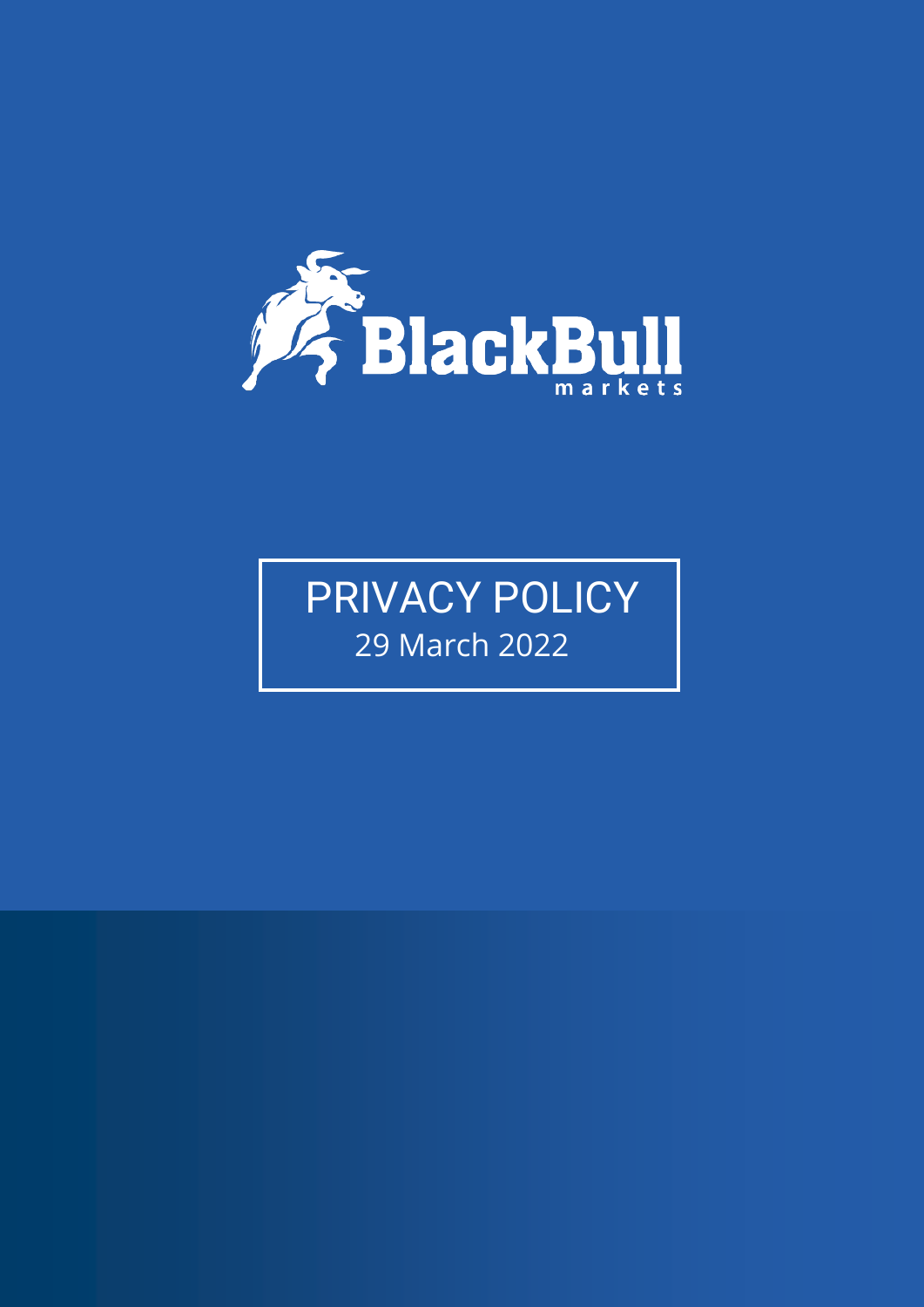# Privacy Policy

# WHY DO WE HAVE A PRIVACY POLICY?

We understand the importance of honest and responsible use of your personal information. This Privacy Policy (**Policy**) explains how we collect, store, use and disclose personal information about you both in your day-to-day dealings with us and when you visit our website. In this Policy, "**we**", "**our**", and "**us**" means Black Bull Group Limited and its related companies (including BBG Limited).

For the purposes of this Policy, we have referred to the information that we collect about you as "**personal information**".

# AGREEING TO THIS PRIVACY POLICY

By accessing our website and using our services, you consent to the collection, storage, use, and disclosure of your personal information in accordance with this Policy.

# WHAT PERSONAL INFORMATION DO WE COLLECT ABOUT YOU?

We collect the following personal information about you:

- Your name and date of birth.
- Your email address, residential address and contact telephone number.
- Your bank account information, occupation, income and other information relating to your financial information.
- Specific documents to verify your identity and other personal information.
- Information required to determine your suitability to use the services that we offer.
- Information about what services you use and how you use those services.
- Information about the activities that you undertake in respect of the services that we offer, including transactions and activities on accounts that you have with us.
- Any correspondence between us and you.
- Your marketing preferences.
- IP address and device type and ID.
- Other such information as required to satisfy our legal and regulatory obligations in connection with the services that we offer to you.

If you give us personal information about another person, you warrant and represent to us that you are authorised to provide this information to us and have met all other applicable legal obligations. You further agree to inform that person about how we collect, store, use and disclose the information (as set out in this Policy).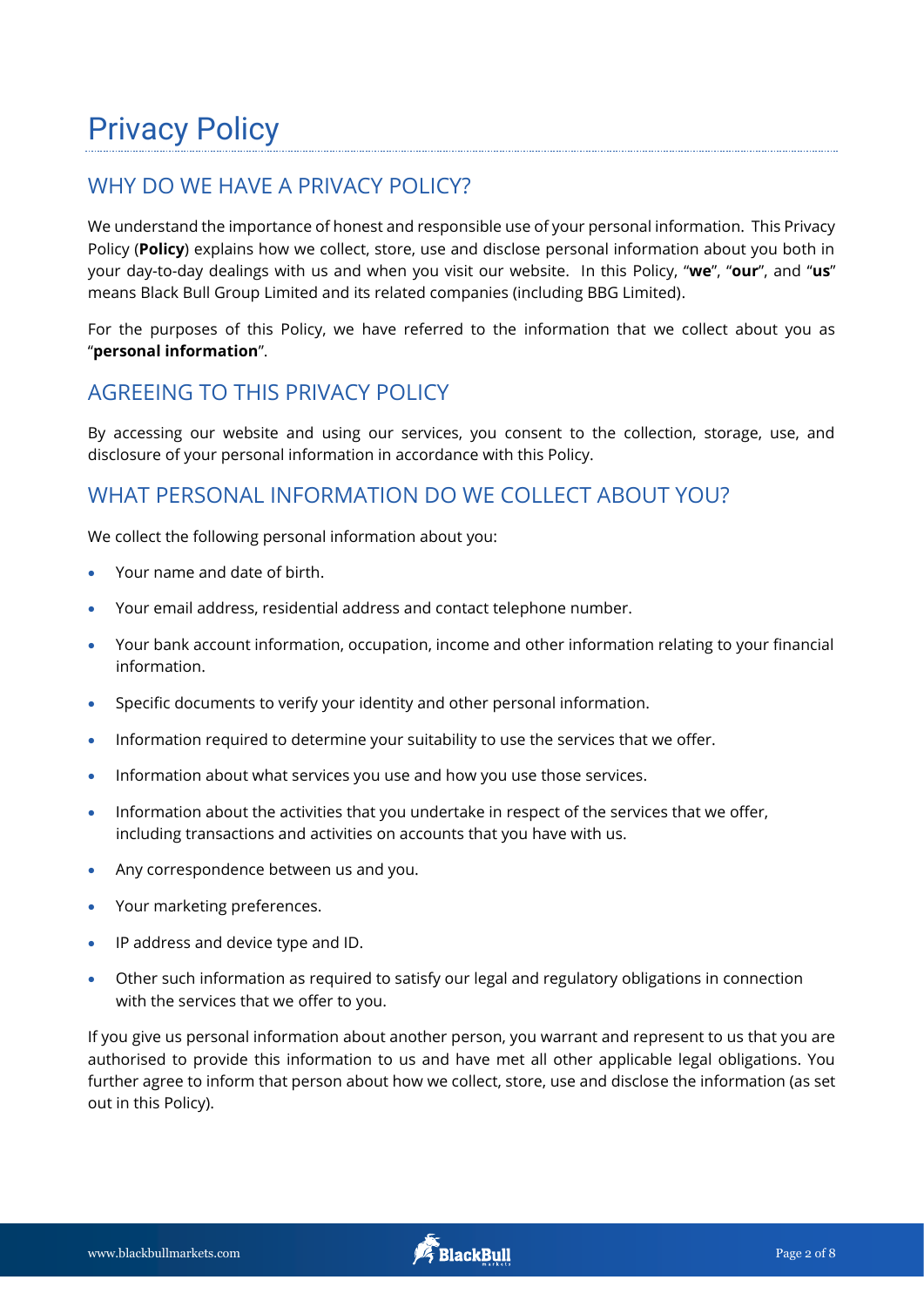# WHAT HAPPENS IF YOU DON'T PROVIDE PERSONAL INFORMATION TO US?

You do not have to provide us with personal information. However, if you choose not to provide the personal information that we ask for, you may not be able to use our services or parts of our website.

#### HOW WE COLLECT YOUR PERSONAL INFORMATION

We collect personal information about you from the following sources:

- When you contact us via live chat, phone or email.
- When you ask for information about our services.
- When you access and use our website.
- When you make an application to use our services.
- When you use our services.
- When you pay funds to us or withdraw funds from your trading account held with us.
- When you participate in surveys, news updates or promotions.
- Publicly available sources.
- Third parties where you have agreed to the release of such personal information to us from those third parties.

#### HOW WE MAY USE YOUR PERSONAL INFORMATION

We will only use your personal information for the purpose that it was collected for and we will only retain your personal information for so long as is required to fulfil the purpose that it was collected for and to meet our legal and regulatory obligations.

We process your data when it is in our legitimate interests to do so and when these interests are not overridden by your data protection rights.

We may use your personal information for the following purposes:

- Verifying any information that we collect about you (whether that be from you or from a third party). This includes, among other things, carrying out identity verification and other checks required to satisfy our obligations under the Anti-Money Laundering and Countering Financing Terrorism Act 2009.
- Assessing your suitability to use our services.
- Providing you with the services that you have requested, providing assistance to you in relation to those services and managing and administering the services provided to you.
- Satisfying any obligation arising from any agreement between you and us.
- Contacting you with information about us, our services and other matters that we think may be of interest to you. You have the right to request that we cancel this service.
- To further our relationship with you, including for our own marketing purposes.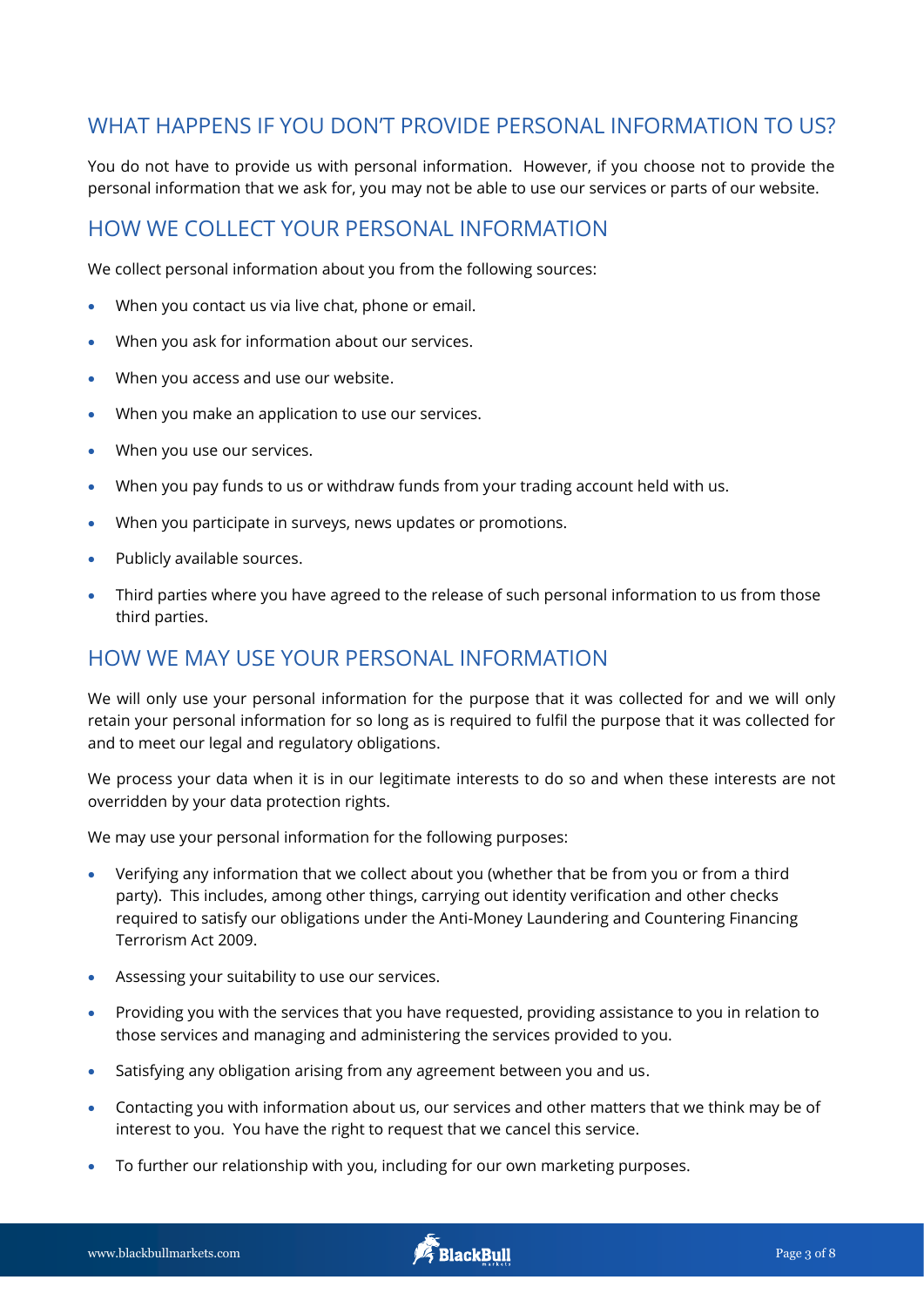- Responding to your queries or any requests that you may have.
- Handling internal and external complaints and dispute resolution.
- Monitoring, operating, maintaining and improving our website.
- For our internal research, development and optimisation of our services.
- Using de-identified information for our own purposes including market research, new product development and fraud mitigation.
- Complying with our legal and regulatory obligations or in connection with legal proceedings, crime or fraud prevention, detection or prosecution.
- To assess any job application if you apply for a job with us.
- Any specific purpose that we notify you of at the time of collecting your personal information.

You authorise any third party to provide your personal information to us for any of these purposes.

#### SHARING YOUR PERSONAL INFORMATION

We may share personal information that we hold about you to the following parties and for the following purposes:

- Third parties for the purposes of carrying out identity verification and other checks required to satisfy our obligations under the Anti-Money Laundering and Countering Financing Terrorism Act 2009.
- Third parties and service providers that assist us to deliver, improve and promote our services.
- Any platform provider we appoint, any trading participant that we appoint to facilitate trades on our behalf (acting as your agent) or any other person (including without limitation any agent of the above) for the purposes of or in connection with providing you our services.
- Third parties in order to meet our legal or regulatory obligations.
- Financial institutions that we engage with in the course of doing business.
- External and professional service providers that provide services to us.
- Regulatory or government bodies with which we are required to engage with in the course of doing business. This includes, without limitation, the Financial Markets Authority, the NZX Limited, Inland Revenue, Financial Investigations Unit, or any New Zealand or overseas financial market operator, law enforcement agency or regulatory body as required under applicable laws or where we believe the information will help prevent fraud, money laundering or other crimes.
- Entities that may acquire an interest in us or acquire part of our business.
- To any person or entity with your express consent.
- For any purpose that is permitted under the Privacy Act 2020 or relevant applicable law.
- Where required by applicable law or any Court, or in response to a request by a law enforcement agency.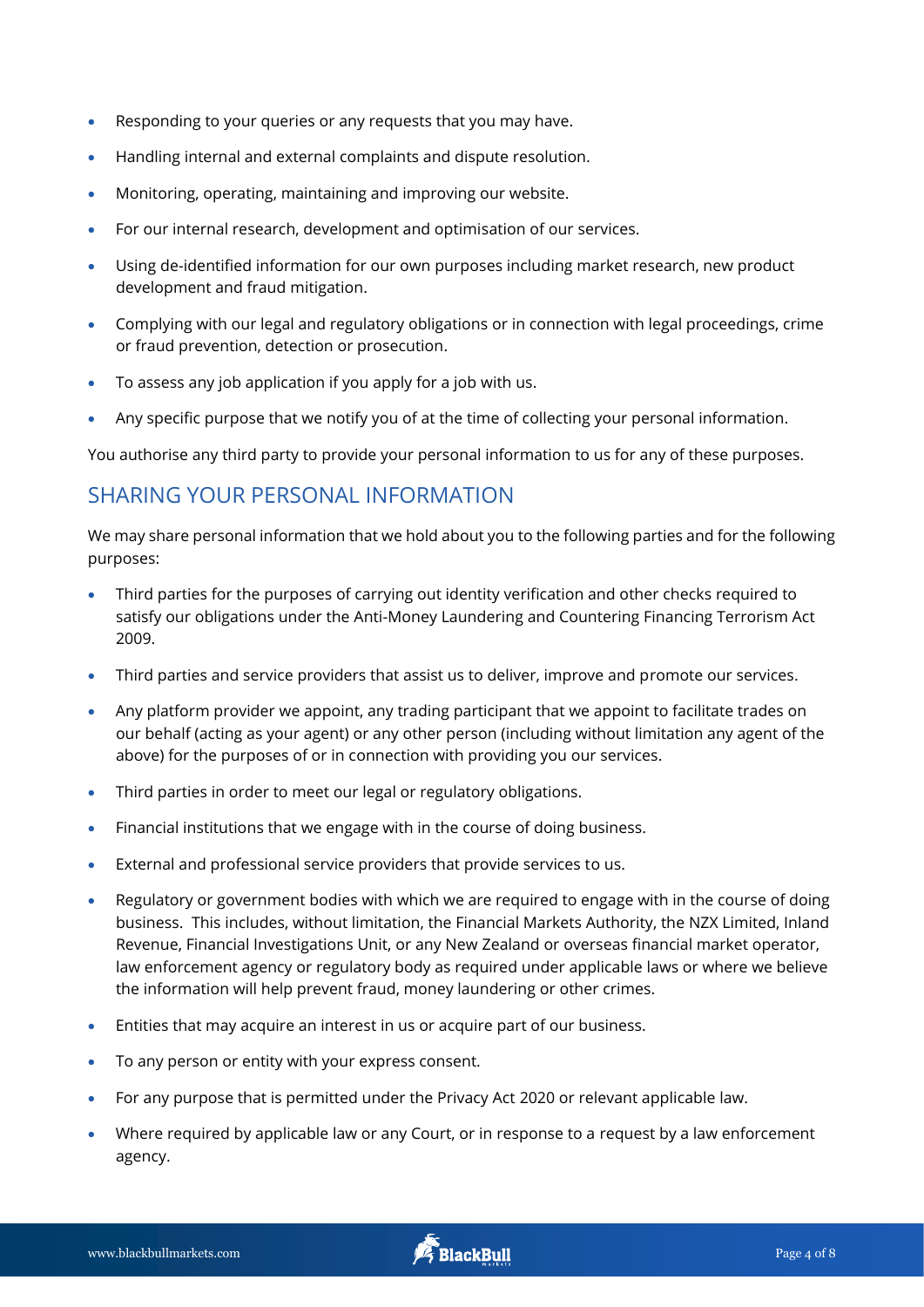We will not disclose this information without first taking reasonable steps to ensure that the information is accurate, up to date, complete, relevant and not misleading.

Where we disclose personal information to a third-party, we will require that comparable safeguards are in place to ensure such third-party is bound by substantially similar obligations as set out in this Policy and the Privacy Act 2020.

We will not sell or rent your personal information to any third party.

# APPLICATION OF OVERSEAS PRIVACY LAWS

Our website and services can be accessed by people all over the world, including countries that may have different privacy laws to New Zealand. By visiting our website, accessing our services or otherwise providing us with your personal information, you acknowledge and agree that your personal information may be transferred, processed, used or stored by us and/or our third party services providers in countries other than New Zealand for the purposes set out in this Policy and otherwise in accordance with New Zealand law.

Where information is disclosed outside of New Zealand, unless we have your consent or an exception under the New Zealand Privacy Act 2020, we will take reasonable steps to ensure that the receiving party is required to protect your personal information in a way that, overall, provides comparable safeguards to those in the Privacy Act 2020.

If you are located in a European Union Member State, to the extent that we are subject to the European Union General Data Protection Regulation 2016/679 ("**GDPR**"), we will comply with our obligations under the GDPR in relation to the processing of any personal information that we hold about you.

If you have any concerns regarding the transfer or disclosure of your personal information overseas, or if at any time you wish to withdraw your consent to such transfer and/or disclosure, you may do so in accordance with the Your Rights In Relation To Your Personal Information section below. However, please note that if you withdraw your consent, we may not be able to provide some or all of the services you have requested.

# HOW WE STORE AND PROTECT YOUR PERSONAL INFORMATION

We will store your personal information as electronic records and in print form.

We will take reasonable steps to employ appropriate physical, technical and administrative security measures to help prevent loss, misuse, unauthorised access, disclosure or modification of your personal information.

There are inherent risks in transmitting information through the internet. You can help us to protect your privacy by observing our security requirements and contacting us immediately if your contact details change or if you believe your security measures have been compromised.

# DURATION OF STORAGE

When we store your personal information, we will do so for as long as necessary to:

- Fulfil the specific purposes for which your personal information was collected;
- Perform the services that we have contracted to provide to you;
- Comply with our legal obligations or enforce our legal rights; or

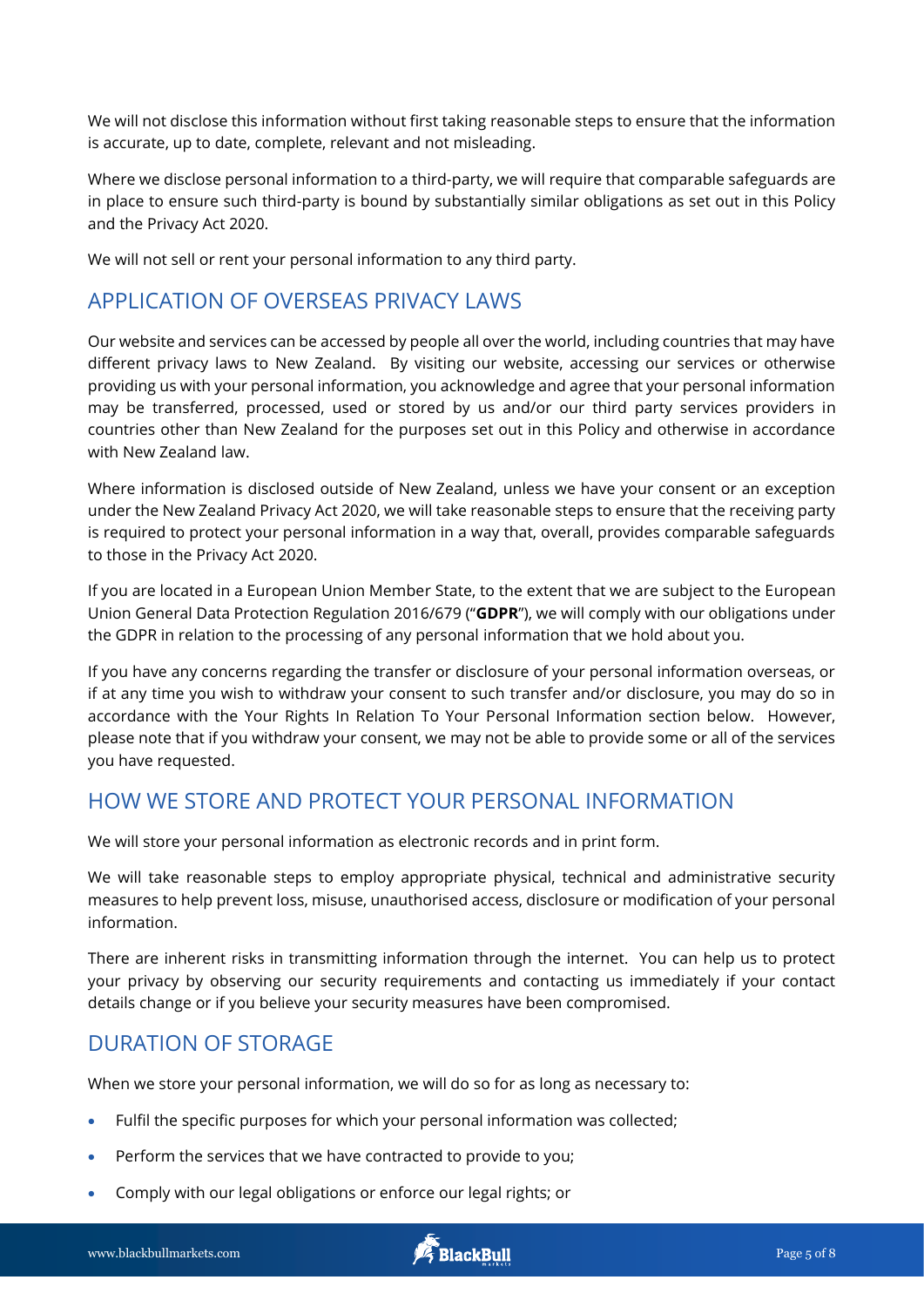• Meet our other legitimate purposes as otherwise permitted by the Privacy Act 2020.

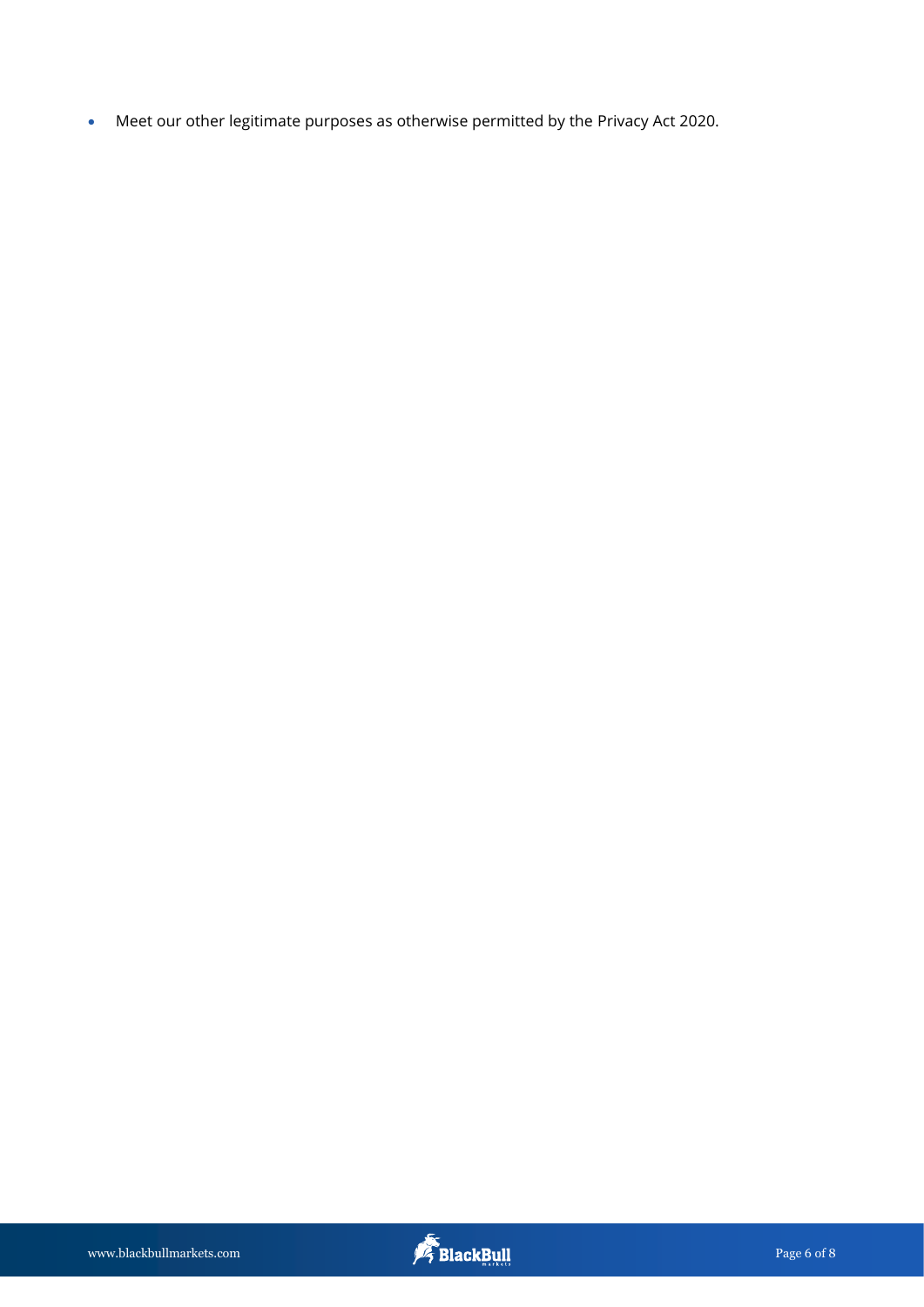# YOUR RIGHTS IN RELATION TO YOUR PERSONAL INFORMATION

You have the right to review, access and request corrections to your personal information held by us.

In addition, you have the right to request further information about the handling of your personal information. If you wish to do so, or to notify us of a change in your details, you may contact us using the following details:

**Address**: Black Bull Group Limited, Level 20, 188 Quay Street, Auckland 1010, New Zealand **Email**: [Support@blackbullmarkets.com](mailto:Support@blackbullmarkets.com)

**Phone:** [\(+64\) 9 558 5142](tel:6495585142)

NZ (Toll Free[\) 0800 BB Markets](tel:1300729358)

There may be some legal or administrative reasons to deny a request. If your request is denied, we will provide you with the reasons why, if possible, and you may ask us to attach a statement of your requested correction to your personal information.

If you have a question about the use of your personal information or wish to file a complaint about our use of it, please contact us using the contact details set out above.

If you have unresolved concerns, you also have the right to complain to the relevant data protection authority.

Where we receive a request from you, we will process it in the time periods set out by applicable law.

# COOKIES AND THIRD-PARTY WEBSITES

Our website uses cookies and web server logs to collect information about how you use our website. We may serve third-party advertisements that use cookies and web beacons in the course of ads being served on our website. You have the ability to accept or decline cookies by modifying your web browser.

Please be aware that our website may contain links or references to third-party websites, and our Privacy Policy does not apply to those websites. We are not responsible for the content or information collection practices of those pages and take no responsibility for the privacy practices or security of other websites. We encourage you to review and understand their privacy practices before providing them with any information.

# MARKETING COMMUNICATIONS

With your consent, we may send marketing and promotional messages to electronic addresses that you have provided to us. In providing your consent you are warranting and representing to us that you have the authority to provide this consent. You can revoke this consent at any time by contacting us using the details above or by using the functional unsubscribe facility in any electronic communication sent from us or on our behalf.

# AMENDMENTS TO THIS PRIVACY POLICY

This Policy is dated March 2022. We keep this Policy under regular review and may change it from time to time in order to reflect changes in the law and/or our privacy practices. You are deemed to accept any changes to this Policy by virtue of using our services and/or our website.